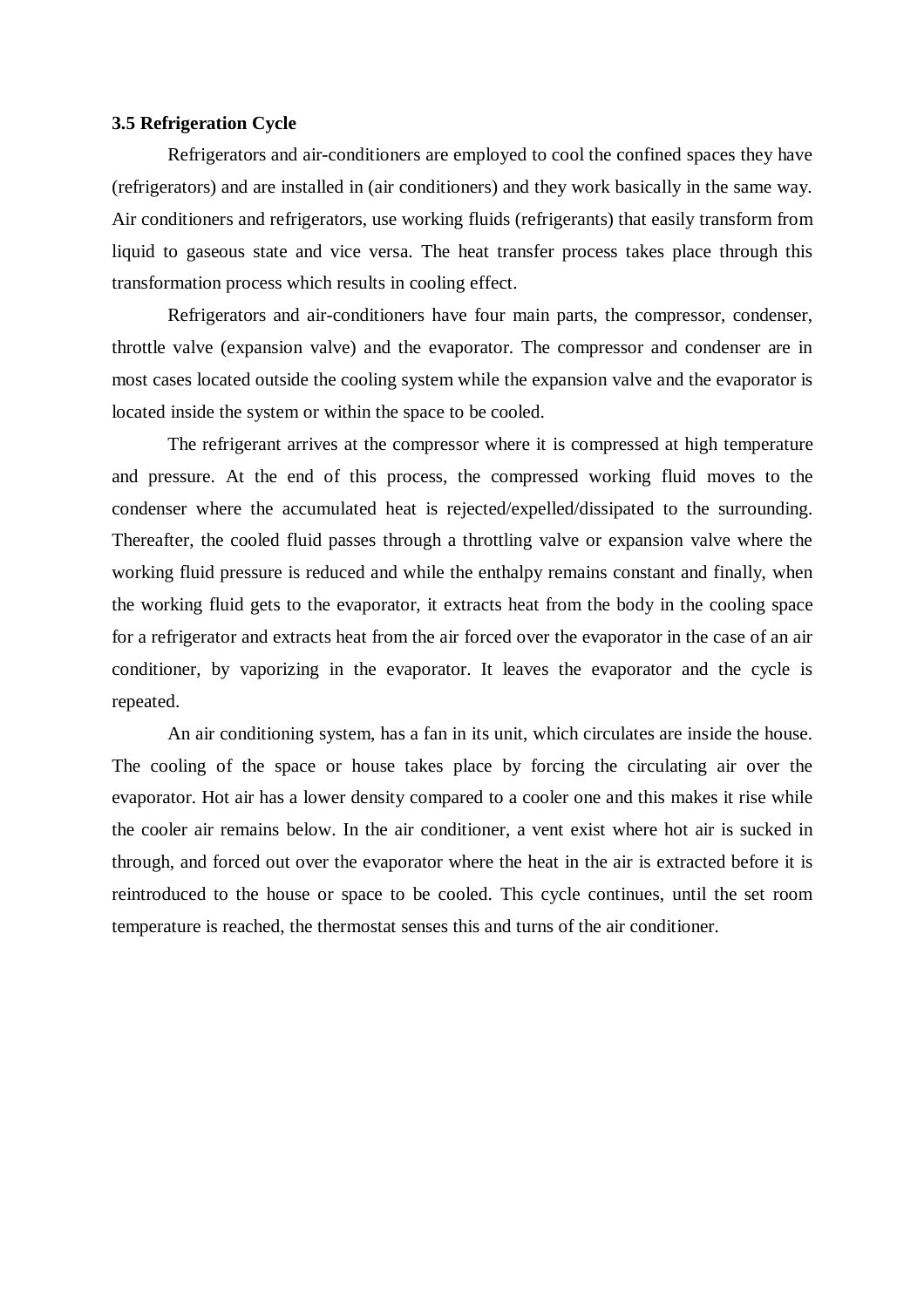

Figure 4: A refrigeration/Air conditoning cycle setup



**Figure 5:** P-V diagram for a refrigeration cycle